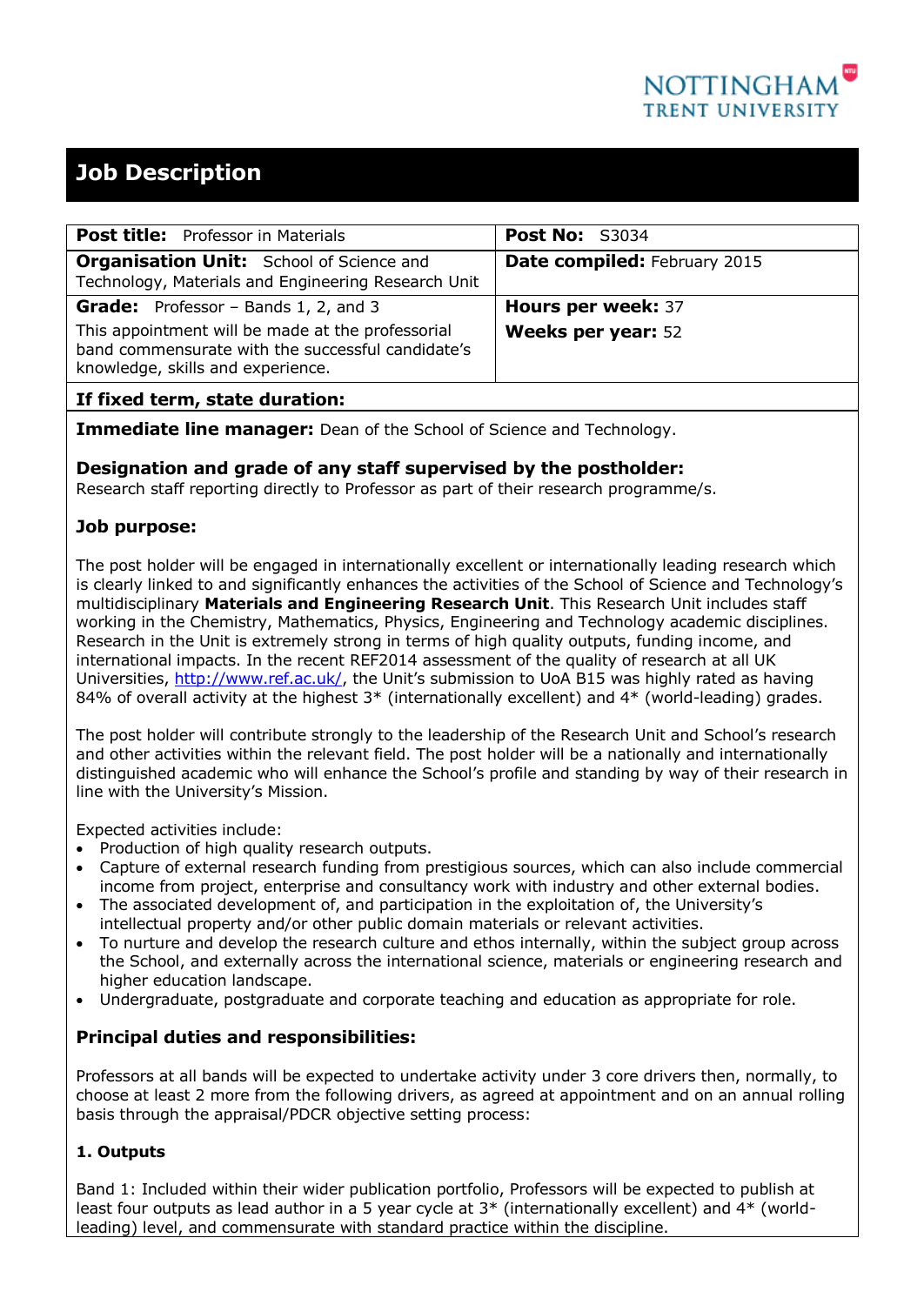Band 2 and 3 : Included within their wider publication portfolio, Professors will be expected to publish at least four outputs as lead author in a 5 year cycle at least half of these outputs at 4\* (worldleading) level, and commensurate with standard practice within the discipline.

Note: Definitions of 3\* and 4\* levels are informed by REF2014 (http://www.ref.ac.uk/)

## **2. Contribution to Research Strategy/Building Research Capability/Teaching Strategy**

Band 1: Contribution to the implementation of research strategy by co-ordinating research activities and/or mentoring within a succinct area of the School, for example, mentoring junior staff to build capacity, supporting post-graduate research students, design and delivery of staff development activities for research and/or research training, or other similar activities. Carries out research quality assurance activities within their School, on behalf of the Management of the School.

Band 2: Significant contribution to the implementation of research strategy within a distinct area of the School, for example, design and delivery of staff development activities for research and/or research training, and staff. This activity has resulted in demonstrable and measurable enhancements in research. Leads research quality development activities within the School, on behalf of the Management of that School.

Band 3: Exceptional contribution to the implementation of research strategy within the School, which has resulted in demonstrable, measurable and evidenced enhancements in research capacity. Must have involvement working with, for example design and delivery of staff development activities for research and/or research training; co-ordination of research of a specific REF unit; co-ordination of School research wholly contributing to research committees in a named role i.e. Chair, Vice Chair etc; mentoring junior colleagues to build research capacity. Has responsibility for and directs a team on quality development activities within the School.

### **3. Income**

## **A. Income from Research Grants/Contracts**

Band 1: Secure research grants/contracts, for the benefit of the post holder's individual research and the wider research community at Nottingham Trent University. Individual income is expected to be sustained around the mean per annum for the subject area, as informed by REF2014 (http://www.ref.ac.uk/) average income for the discipline.

Bands 2 and 3: Secure income from research grants/contracts, for the benefit of the post holder's individual research and the wider research community. Individual income is expected to be sustained in excess of the mean per annum for the subject area, over a rolling 5 year period, as informed by REF2014 (http://www.ref.ac.uk/) average income for the discipline.

#### **B. Income from Commercial activities**

Generation of income from: research, development and proof-of-concept project work with industry and other external organisations; working for a commercial team bringing income into the University; selling and delivering services, expertise, or materials/devices/programmes to the external market on behalf of the University.

Bands 1 and 2: Individual income is expected to be at a level commensurate with practice within the discipline.

Band 3: Individual income is expected to be in excess of the mean for the subject area, over a rolling 5 year period commensurate with practice within the discipline.

#### **4. External Esteem and Collaborative Working**

Band 1: Makes a clear effort to develop relationships with an external body and provide continuing support to this body e.g. membership of a peer review college, or panel membership.

Band 2: Develop and maintain deep working relationships with external bodies. Examples: As a nominated assessor; memberships of advisory boards or editorial boards of a relevant journal;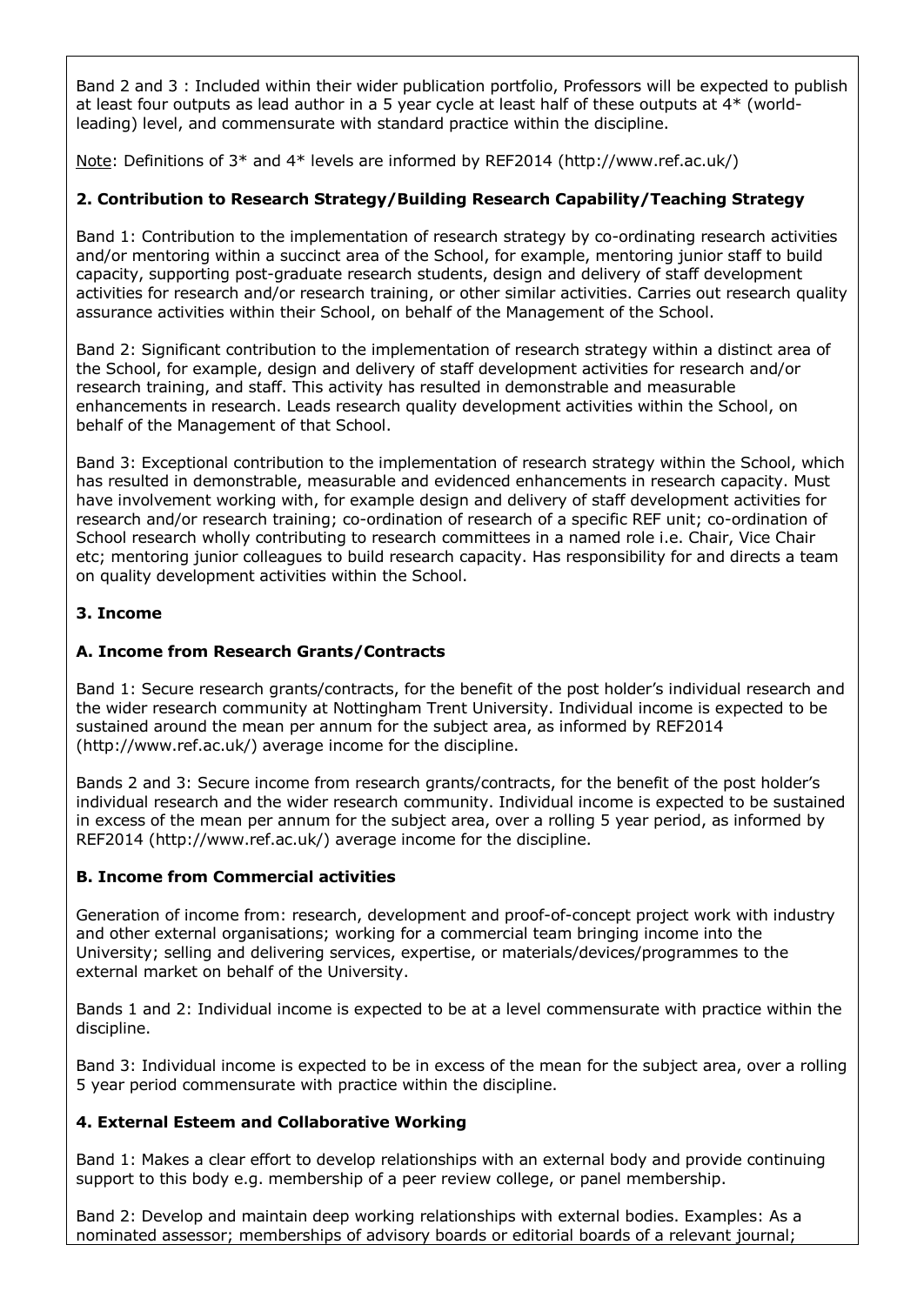evidence of national and international recognition (such as invitations to give keynote lectures and visiting professorships).

Band 3: Developed deep and on-going relationships with peers, both nationally and internationally. Participates in an extensive range of external work, which not only adds to the post holder's individual contribution, but that of the School and University.

*Examples*: As a nominated assessor; memberships of advisory boards or editorial boards of a relevant journal; service to the research councils; evidence of national and international recognition (such as principal investigator or equivalent, externally funded research programmes where other institutions are funded or subcontracted under the direction of the PI, invitations to give keynote lectures, visiting professorships, specialist advisor to government (or other national/international body); evidence of direct influence on policy or practice; and providing confidential reports to Government and/or business. As a general principle, assessment of these will be guided by quality rather than quantity.

## **5. Impact**

Band 1: Conducts research that makes measurable impact on the external community, either in the form of incremental improvements to the research community or process innovation. Internally, makes an evident contribution to the internal research environment of the School and building academic capacity, by having Ph.D. students/PDRAs currently under supervision and undertaking supportive roles e.g. mentoring junior academic colleagues.

Band 2: Conducts research that makes a substantial impact or more than incremental significance, or improvements that are wide-ranging and can be demonstrated through the development of their research. Internally, makes a significant contribution to the internal research environment of the School and building academic capacity, by leading a research team and undertaking supportive roles e.g. mentoring junior academic colleagues. Also supports the infrastructure and facilities of their School, examples of this could be through direct involvement in staff development, going on formal secondments, disseminating research findings to the public or interdisciplinary research.

Band 3: Externally, conducts research that is highly innovative and may even have ground-breaking external impact. In some disciplines, this may result in the development of new products/processes through scientific and technological advancements, or public policy/practice which can be demonstrated, for example in culture, economic, social, health or public policy. Internally, makes an exceptional contribution to the research environment of the School by leading a substantial research team. Also supports the infrastructure and facilities of the School, examples of this could be through direct involvement in staff development and mentoring junior academic colleagues, leading interdisciplinary research, participating on government advisory bodies; secondments to institutions outside of academia such as government offices or the health service.

#### **6. Teaching and Facilitating Learning**

Make a contribution to Nottingham Trent University as an outstanding teacher, tutor and facilitator of student learning, at undergraduate and/or postgraduate level, commensurate with practice within discipline.

#### **7. Curriculum Development**

Contributes to new teaching materials or assists with the development of new academic programmes for undergraduate, postgraduate or professional courses that draws directly on personal research, consultancy expertise or ongoing professorial experience.

#### **8. Technology Transfer**

Contributes to the development of commercially viable IP and obtains technology translation awards, at a level commensurate with practice within the discipline and taking into account the extent of Professorial experience and other contributions.

#### **9. Administration and Academic Management**

Band 1: Contribution to the building of academic capacity, co-ordinating special projects or